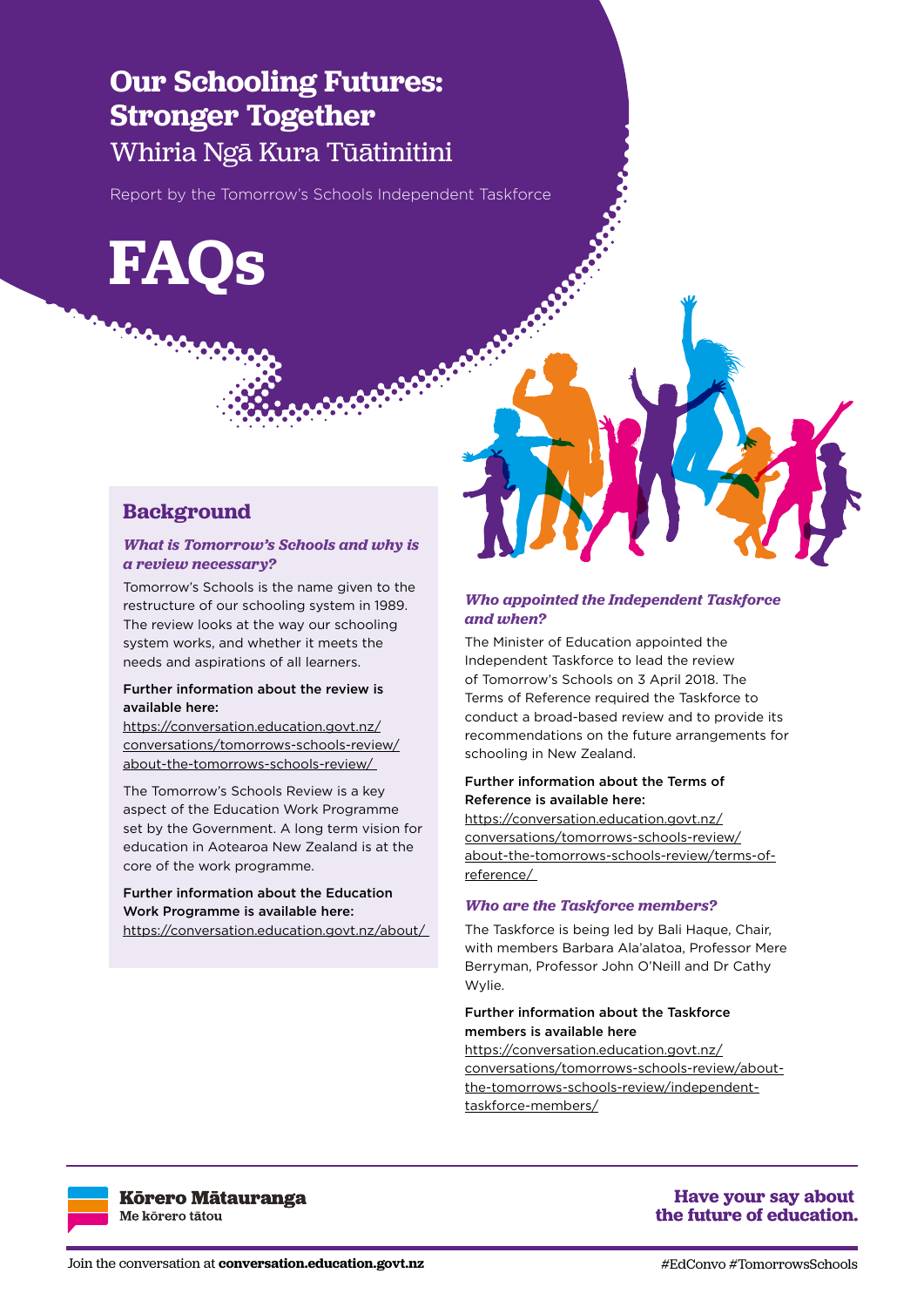# *Who did the Taskforce consult with?*

Over 5 months, the Taskforce met with 200 different groups around the country – students, principals, parents, teachers, Māori and Pacific focus groups, Iwi, trustees, employers, community support groups and Ministry regional staff.

An online survey was completed by 2,274 people, 94 formal submissions were received and there were 319 comments on social media posts.

The Taskforce also accessed a wide range of educational research and analysis.

# *What will happen with the Taskforce's report and its recommendations?*

The report has been given to the Minister of Education to consider. He now wishes to hear feedback from the public and key stakeholders on the Taskforce's recommendations. Consultation is now open until 07 April 2019.

To make a submission email tomorrows.schools@ education.govt.nz

Regional Hui and an online survey are also planned for late January-March 2019.

Once consultation is complete, a report will be provided to the Minister by the Taskforce on the feedback they received about their report and recommendations through the consultation process.



# **The Tomorrow's Schools Review report**

The report notes that by some outcome measures, many of our students do well at school. However, the system does not work well enough for our most disadvantaged children and young people.

There is no evidence to suggest that the current self-governing schools model has been successful in raising student achievement. In fact, the performance of our students has plateaued and in some areas deteriorated. The gap between the best performing and worst performing students has widened.

Those most poorly served by the system are children from disadvantaged homes, too many Maori and Pacific families, and those with additional learning needs.

A transformative cultural change is needed to build a schooling system where all learners succeed.

The report looks at eight key issues and makes detailed recommendations on each.

*Below are our answers to some questions you may have about the Independent Taskforce's (the Taskforce) proposals and what they may mean in practice.*

# *What will change for Boards of Trustees?*

The role of boards will be reoriented so that their core responsibilities are the school strategic and annual plans. These plans and their implementation determine the character and nature of the school. They impact directly on student wellbeing and success, localised curriculum, and assessment practice. The Taskforce strongly believes that these are the things that really matter to parents.

Boards will also have significant involvement in and final approval/veto rights over the employment of principals.

Boards will have also have full control of all locally raised funds.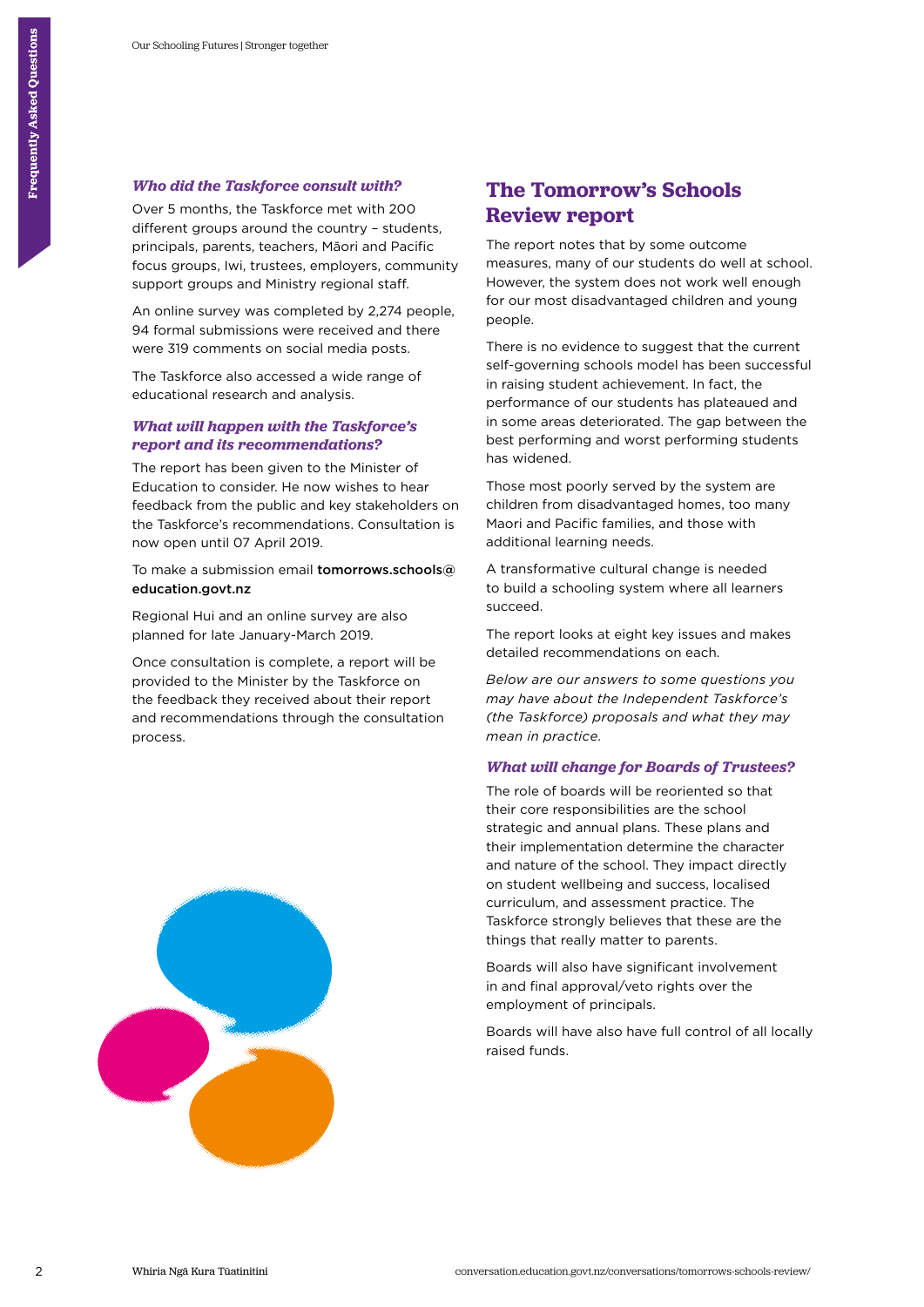#### *What will Education Hubs do?*

Education Hubs would work with teachers, principals, Boards of Trustees, iwi and community to achieve the best outcome for all children and young people in their local area.

Education Hubs would be designated Crown Agencies. Their directors would be appointed by the Minister of Education. At least half would be practising educators. Education Hub Boards would be required to have iwi representation.

Education Hubs would have responsibility for partnering with schools. They would replace the existing Ministry of Education (the Ministry) regional offices.

Education Hubs would provide ongoing high quality curriculum, learning, assessment and pedagogy (teaching methods) advisory services and support to teachers. They would provide Leadership Advisers for principals.

Education Hubs would assume many of the current 'business' Governance duties of school Boards of Trustees. Hubs would have responsibility for employing school principals and teachers, enrolment schemes, 5YA (five year agreements) for Property, financial management and reporting, and health and safety.

Education Hubs would also monitor the performance of schools on an ongoing basis, provide support as necessary, and ensure whanau and parents have access to quality information about every school in the Education Hub.

# *With the new Education Hubs, are the Boards still really able to impact on the school?*

Yes, very much so as the role will focus on learning and teaching decisions for their schools which directly affects the welfare of students: localised curriculum and assessment, student success and wellbeing. Boards will also have a say and final approval/veto in the Principal appointed to their school.

Boards would still be consulted on property and matters but would not need to manage this directly themselves – this would be done by the Education Hubs.

#### *What will principals do? How much support will they receive?*

Principals would lead all matters relating to teaching and learning in the school and would work closely with their Boards and the Education Hub.

They would have full control of their staffing entitlements and appoint their own teachers.

Principals would also control and have full discretion of the use of their operational grants.

Principals would be supported on an ongoing basis by leadership advisers employed by the Education Hub. A National Leadership Centre would champion a coherent and planned approach to school leadership and support for school leaders nationally.

Principals will be provided with ongoing employment with the Education Hub and be appointed to particular schools on 5 year contracts.

#### *What if a school is very keen to continue to look after their 5YA for Property and does not want any help from anyone - is that OK?*

Although the Education Hubs will assume 5YA responsibilities, control of these funds could be delegated to principals if they meet national risk and capabilities guidelines criteria.

Given schools would control their operational grants and staffing, does this mean they still have to do their own accounting, maintenance procurement, and payroll for support staff they employ?

Not necessarily. Schools could choose to use Education Hub services to carry out some or all these tasks, but this will be their choice.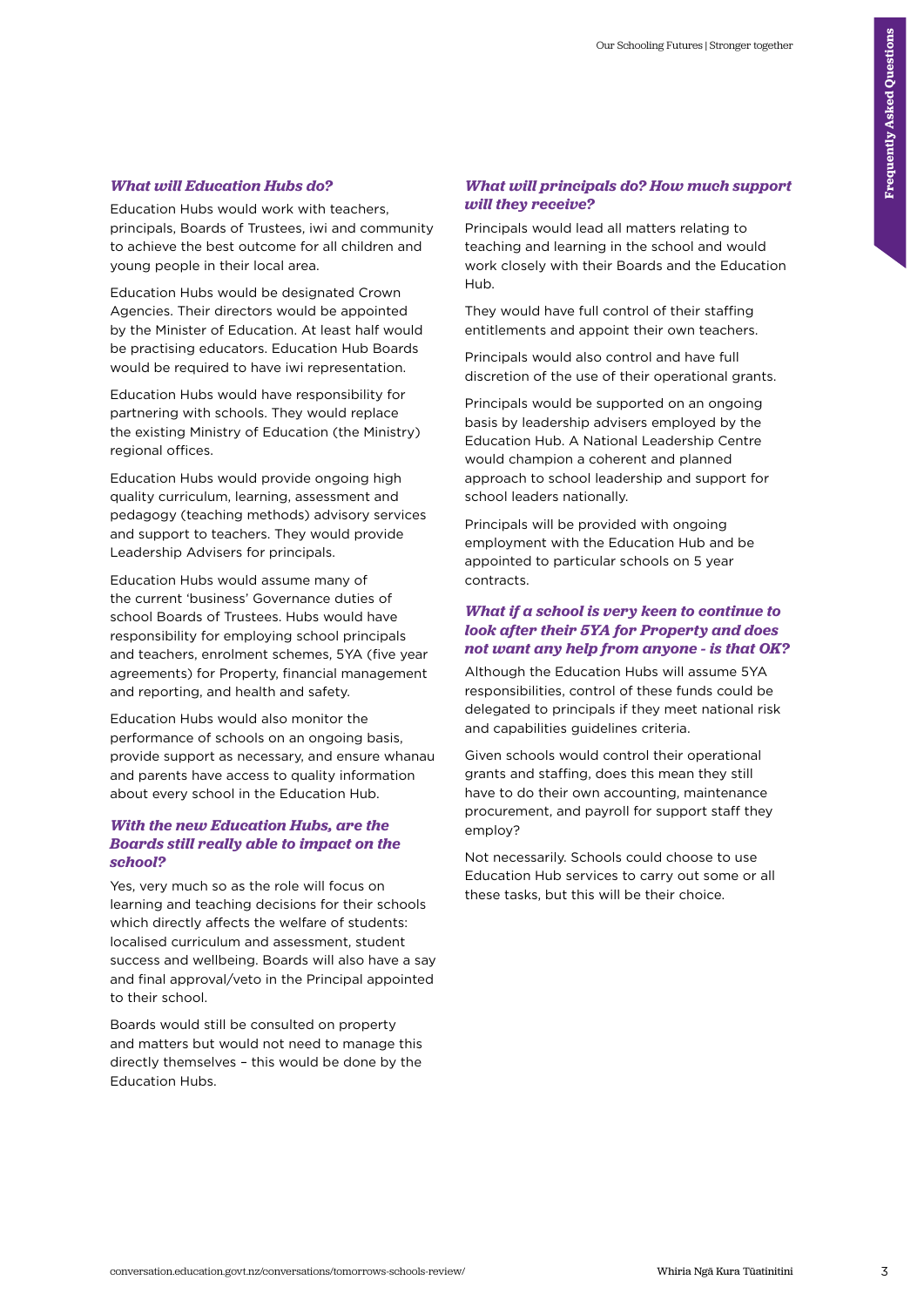# *What support will the teachers get?*

The Education Hub would provide or broker a comprehensive advisory service to teachers. This means much more support for ongoing professional learning and development for all teachers.

Providing teachers with more support to impression their own learning will mean they are better Providing teachers with more support to improve equipped to meet the diverse needs of their students.

The Taskforce also recommends a coherent national schooling workforce strategy, more flexible guidelines for initial teacher education, teacher appraisal and collaboration across schools, and guaranteed employment for newly qualified teachers.

# *Will teachers be properly trained and qualified?*

Yes, absolutely but the Taskforce recommends more flexible training opportunities including school based models. The Taskforce also recommends that school support staff and teacher aides become 'para professionals' with high status and more opportunities to support teachers in their work.

# *How many Education Hubs will there be?*

The aim would be to ensure that each Education Hub is able to work in close partnership with all of its schools. The Taskforce recommends that Education Hubs work with an average of 125 schools though this will vary depending on locality and need.

#### *What about Kaupapa Māori settings?*

The Taskforce recommends that consideration be given to establishing a national Education Hub which will be dedicated to Kaupapa Māori education settings. It should be co-designed and established with Māori to ensure connected and parallel learning pathways for Māori.

# *How is the performance of Education Hubs monitored?*

It is recommended that a new independent Education Evaluation Office (EEO) take responsibility for providing regular reports to Parliament on Education Hub performance. Education Hubs will have to be education and learner focused organisations that work in partnership with schools and will be held to the highest standards of performance.

The Ministry of Education will also have a monitoring and oversight role.

# *How is the performance of schools monitored?*

The Education Hubs would monitor the performance of schools on an ongoing basis, provide support as necessary, and ensure whānau and parents have access to quality information about every school in the Education Hub.

#### *Will there be a complaints and advocacy system for parents?*

Yes, parents and students will have access to a local and responsive formal advocacy and complaints service via their Education Hub. If parents or students need to resolve an issue with their school, the Education Hub would provide the independent service to ensure the complainant is provided with a support person.

# *How does this impact on the New Zealand School Trustees Association (NZSTA)?*

Education Hubs will be responsible for much of the advisory work currently contracted to the NZSTA by the Ministry of Education. It is expected that NZSTA will have a different advisory and support function for the reoriented school boards at national and regional levels.

# *What will be different for our children?*

Everything in this report, and every single recommendation, is focussed on improving the wellbeing and success of all our children, particularly those not currently well served by the system.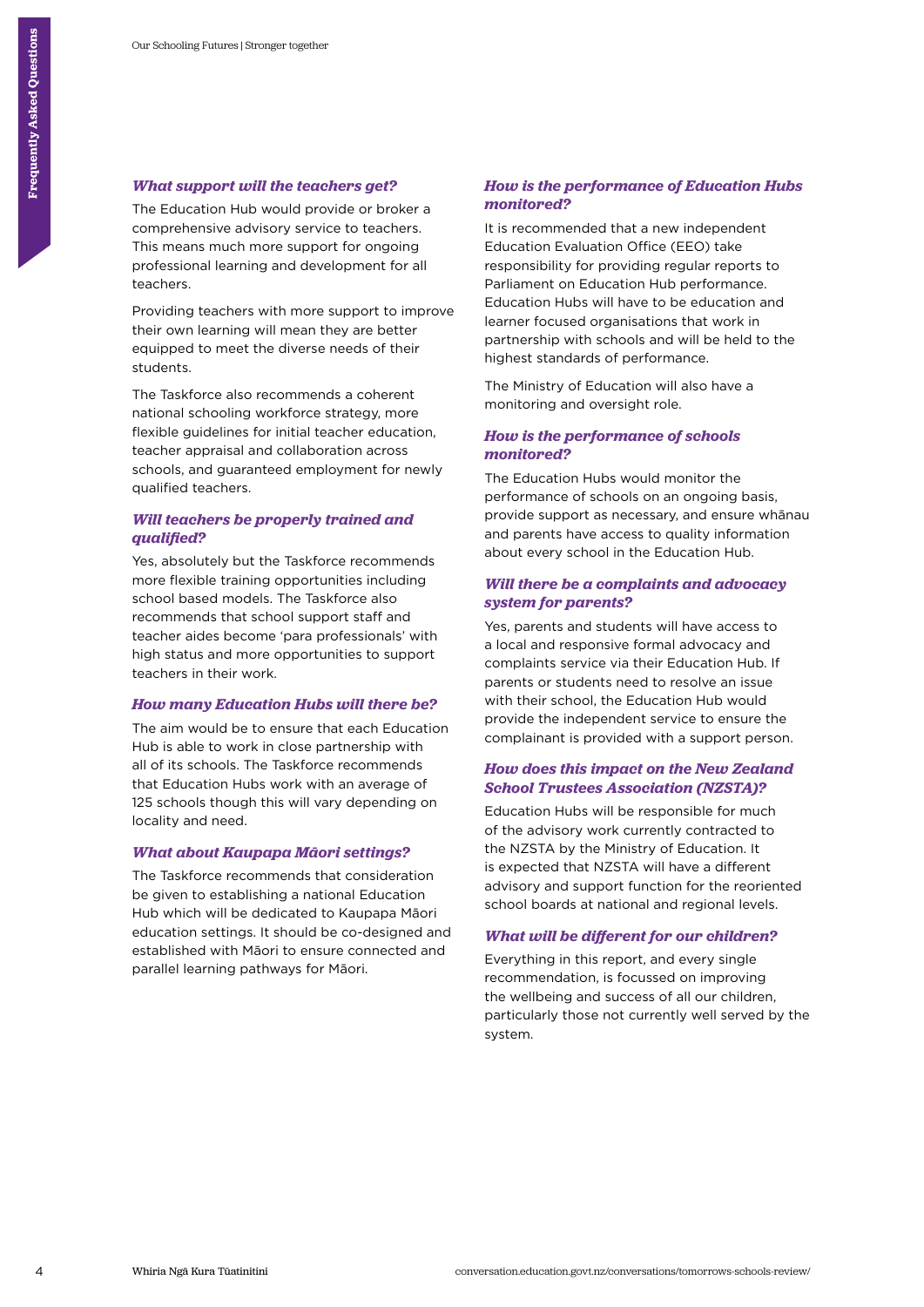# *Will children and young people have a right to attend their local school?*

Yes.

#### *What will happen to equity funding?*

The decile system is widely recognised as being problematic.

The Taskforce supports a new Equity Index, developed by the Ministry of Education. This new index would target additional resources to schools better than the current decile system does. The Taskforce recommends implementing the Equity Index and increasing equity funding to a minimum of 6% of total operational and staffing funding.

#### *Is there going to be more money for schools?*

The Taskforce found that current resourcing is insufficient. In particular, smaller schools often miss out. Costs have also risen because there is more digital technology in classrooms, the inclusion of Te Reo in English schools, greater demand in Māori-medium schools, and better identification of children with complex learning needs.

### *How can we reduce unhealthy competition between schools and improve access to high quality schooling?*

To achieve equity, we must focus on:

- » More active planning and management of the schools in an area. This will be based on the needs of the 'network' of schools rather than the needs of individual schools; and
- Getting funding and resourcing right so that schools serving disadvantaged communities are better resourced.

#### *Are you bringing in compulsory hard zoning?*

No, the Taskforce believes that parents need to be able to choose the school that best meets the needs of their child. However, school choice is too often based on misconceptions about school quality.

The Taskforce does recommend limits on out of zone enrolments, more oversight by Education Hubs to ensure existing and new enrolment zones are fair and equitable, and more consistent application of transport and enrolment regulations for state integrated schools.

#### *Does the Taskforce recommend continuing with Kāhui Ako in its current form?*

Kāhui Ako has worked well in some areas to encourage community collaboration but other schools have found the current model of community responsibility and professional learning challenging. The Taskforce recommends that the Kāhui Ako model include more flexibility with clustering of schools, achievement requirements and how staffing and funding resources are used.

# *Is the Taskforce suggesting an end to intermediate schools?*

Yes, in the long term.

The Taskforce recommends a schooling transition structure that better meets the developmental needs of students. This model could be:

- » Primary schools (year 1-6), middle schools (years 7-10), and senior college (years 11-13)
- » OR full primary schools (years 1-8) and secondary schools (years 9-13).
- » Or composite (Y1-13) schools, particularly in rural areas.

# *Will schools be open during the evenings and weekends?*

Yes. Schools have valuable and often underutilised property assets. We recommend that school facilities should be used more intensively by schools and their communities.